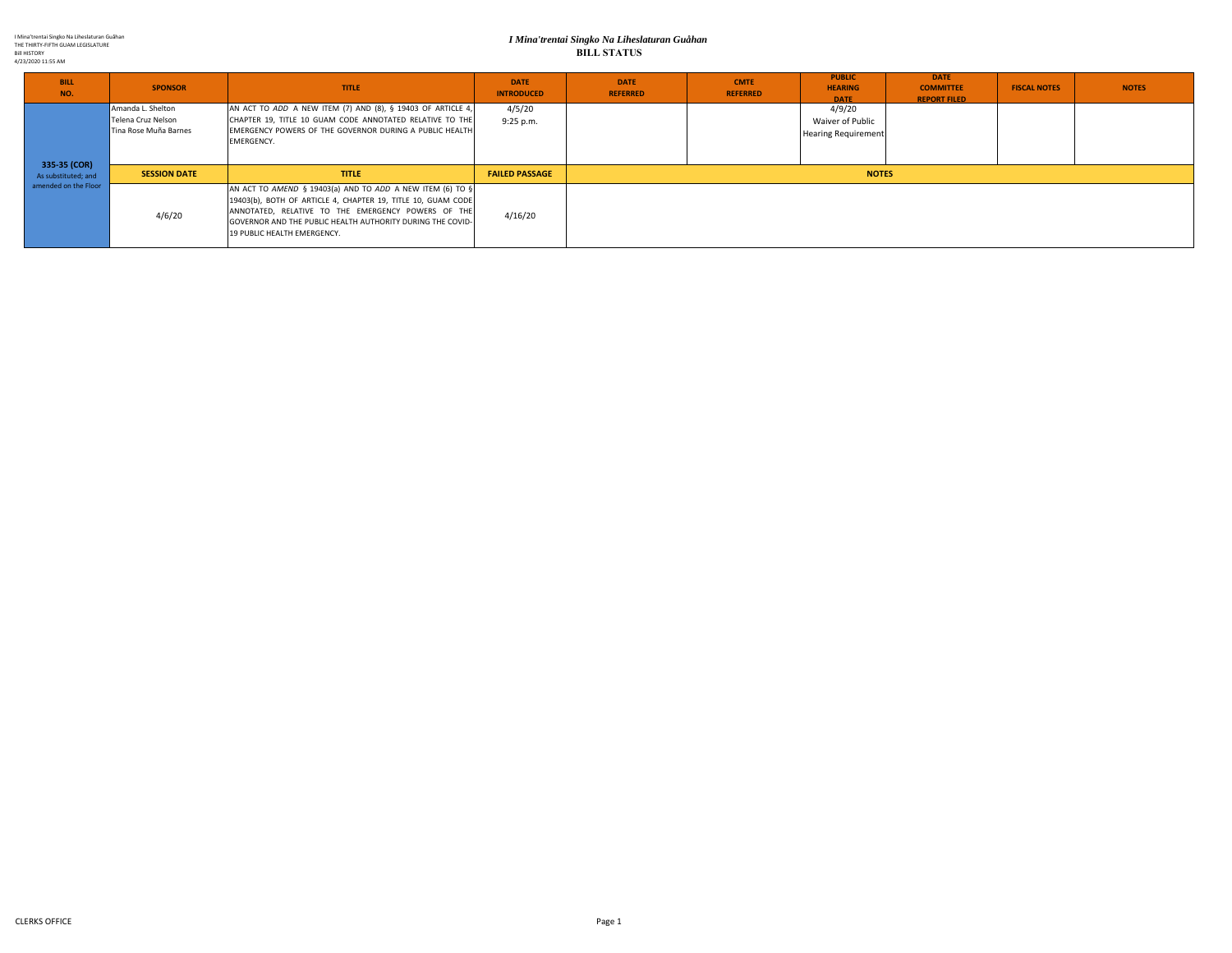# I MINA'TRENTAI SINGKO NA LIHESLATURAN GUÅHAN 2020 (SECOND) Regular Session **LEGISLATIVE SESSION VOTING RECORD**

| <b>Bill No. 335-35 (COR)</b>              | Speaker Antonio R. Unpingco Legislative Session Hall |            |             |                   |        |                               |  |  |  |
|-------------------------------------------|------------------------------------------------------|------------|-------------|-------------------|--------|-------------------------------|--|--|--|
| As substituted; and amended on the Floor. |                                                      |            |             |                   |        | <b>Guam Congress Building</b> |  |  |  |
|                                           |                                                      |            |             |                   |        | April 16, 2020                |  |  |  |
|                                           |                                                      |            | Not Voting/ | <b>Out During</b> |        |                               |  |  |  |
| <b>NAME</b>                               | Aye                                                  | <b>Nay</b> | Abstained   | <b>Roll Call</b>  | Absent | <b>Excused</b>                |  |  |  |
| <b>Senator William M. CASTRO</b>          |                                                      |            |             |                   |        |                               |  |  |  |
| <b>Senator Régine Biscoe LEE</b>          |                                                      |            |             |                   |        |                               |  |  |  |
| Senator Kelly G. MARSH (TAITANO), PhD     |                                                      |            |             |                   |        |                               |  |  |  |
| <b>Senator James C. MOYLAN</b>            |                                                      |            |             |                   |        |                               |  |  |  |
| Senator Louise B. MUÑA                    |                                                      |            |             |                   |        |                               |  |  |  |
| Speaker Tina Rose MUÑA BARNES             |                                                      |            |             |                   |        |                               |  |  |  |
| Vice Speaker Telena Cruz NELSON           |                                                      |            |             |                   |        |                               |  |  |  |
| <b>Senator Sabina Flores PEREZ</b>        |                                                      |            |             |                   |        |                               |  |  |  |
| Senator Clynton E. RIDGELL                |                                                      |            |             |                   |        |                               |  |  |  |
| <b>Senator Joe S. SAN AGUSTIN</b>         |                                                      |            |             |                   |        |                               |  |  |  |
| <b>Senator Amanda L. SHELTON</b>          |                                                      |            |             |                   |        |                               |  |  |  |
| <b>Senator Telo T. TAITAGUE</b>           |                                                      |            |             |                   |        |                               |  |  |  |
| <b>Senator Jose "Pedo" TERLAJE</b>        |                                                      |            |             |                   |        |                               |  |  |  |
| <b>Senator Therese M. TERLAJE</b>         |                                                      |            |             |                   |        |                               |  |  |  |
| <b>Senator Mary Camacho TORRES</b>        |                                                      |            |             |                   |        |                               |  |  |  |

TOTAL: 12  $\mathbf{3}$ Nay

Aye

CERTIFIED TRUE AND CORRECT: RENNAE V.C. MENO

Clerk of the Legislature

Not Voting/ **Out During Roll Call** Abstained

Absent **Excused** 

 $I = Pass$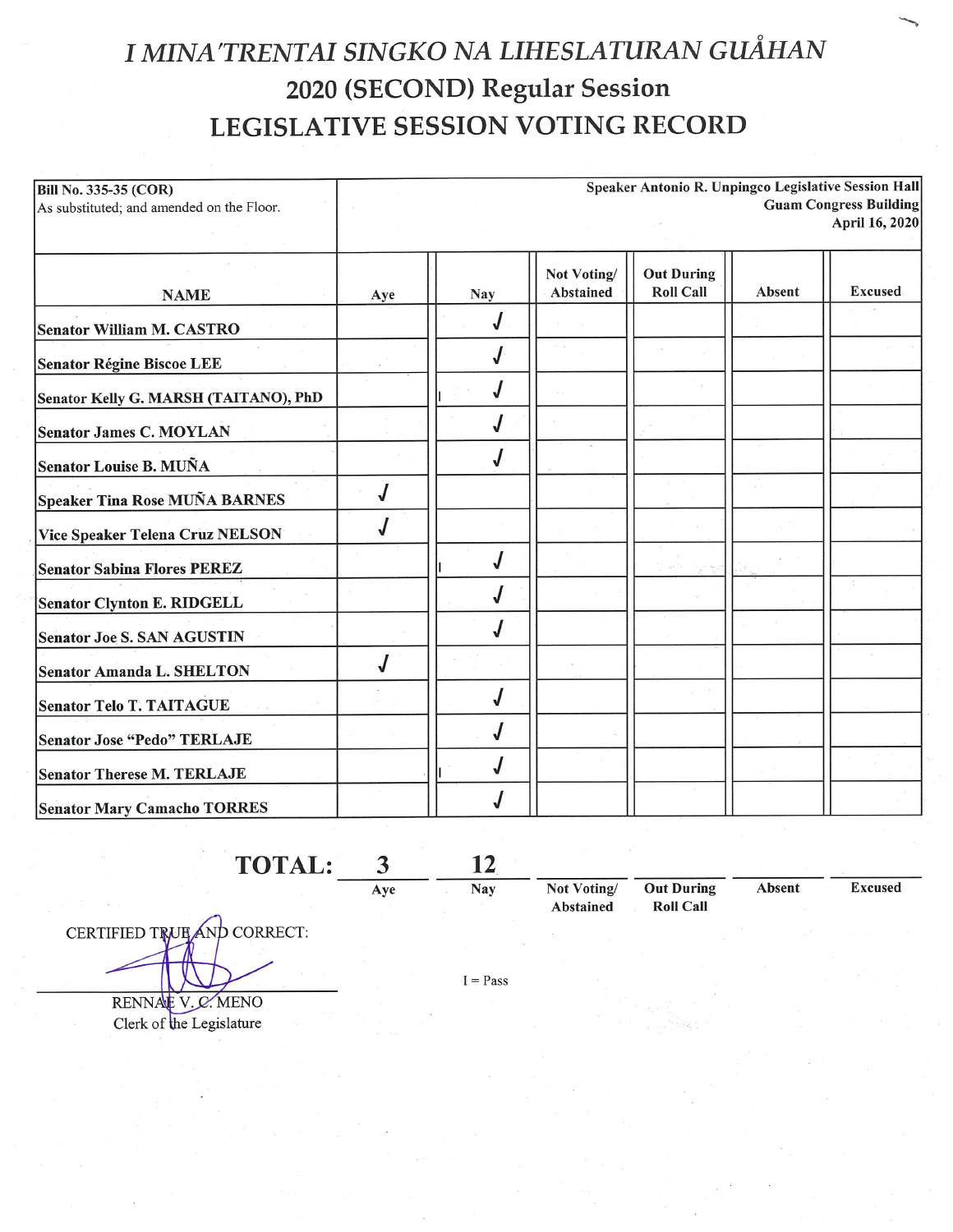# *I MINAʹTRENTAI SINGKO NA LIHESLATURAN GUÅHAN*  **2020 (SECOND) Regular Session**

### **Bill No. 335-35 (COR)**

As substituted and amended on the Floor.

**\*** 

Introduced by: Amanda L. Shelton Telena Cruz Nelson Tina Rose Muña Barnes

**AN ACT TO** *AMEND* **§ 19403(a) AND TO** *ADD* **A NEW ITEM (6) TO § 19403(b), BOTH OF ARTICLE 4, CHAPTER 19, TITLE 10, GUAM CODE ANNOTATED, RELATIVE TO THE EMERGENCY POWERS OF THE GOVERNOR AND THE PUBLIC HEALTH AUTHORITY DURING THE COVID-19 PUBLIC HEALTH EMERGENCY.** 

## 1 **BE IT ENACTED BY THE PEOPLE OF GUAM:**

2 **Section 1.** § 19403(a) of Article 4, Chapter 19, Title 10, Guam Code 3 Annotated is *amended*, to read:

4 "(a) Emergency Powers. During a state of public health emergency, *I*  5 *Maga'hågan Guåhan* [the Governor] may:

6 (1) through an executive order suspend, the provisions of any 7 regulatory statute prescribing procedures for conducting local business, 8 or the orders, rules and regulations of any government of Guam agency, 9 to the extent that strict compliance with the same would prevent, hinder 10 or delay necessary action (including emergency purchases) by the 11 public health authority to respond to the public health emergency, or 12 increase the health threat to the population;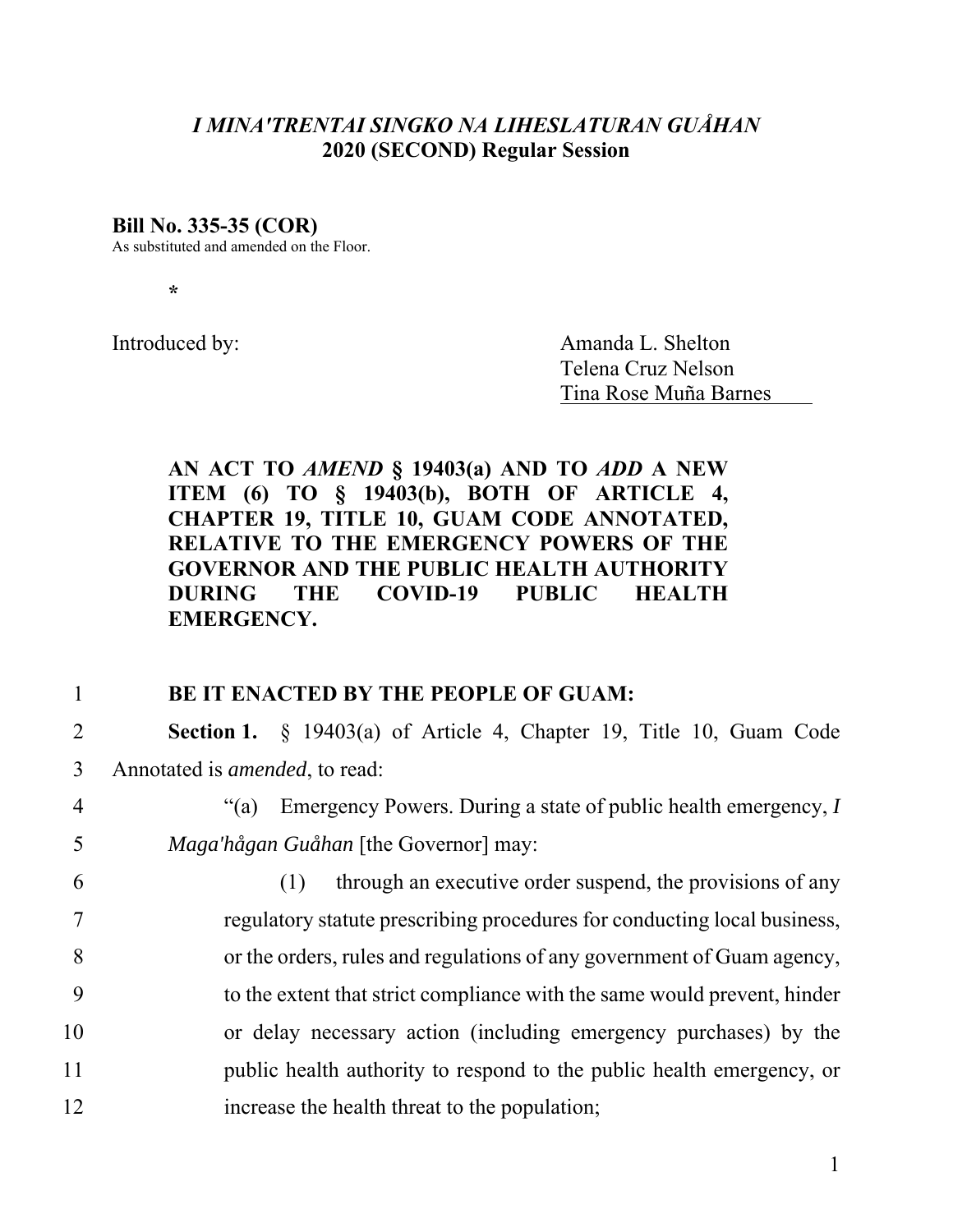1 (2) utilize all available resources of the government of Guam, 2 as reasonably necessary to respond to the public health emergency; 3 (3) transfer the direction, personnel or functions of the 4 government of Guam departments and agencies in order to perform or 5 facilitate response and recovery programs regarding the public health 6 emergency; 7 (4) mobilize all or any part of the organized militia into 8 service; an executive order directing the organized militia to report for 9 active duty shall state the purpose for which it is mobilized and the 10 objectives to be accomplished; 11 (5) provide aid to and seek aid from the federal government in 12 accordance with any emergency compact made with the government of 13 Guam; 14 (6) seek aid from the federal government in accordance with 15 federal programs or requirements; 16 (7) through an executive order, and upon consultation with the 17 public health authority, order a curfew that shall not extend beyond 18 fifteen (15) calendar days in response to the COVID-19 public health 19 emergency to prevent the spread of the disease and protect the public's 20 health, safety, and welfare; provided, that such curfew is implemented 21 by the least restrictive means necessary; and 22 (8) through an executive order, and upon consultation with the 23 public health authority, issue a shelter-in-place directive in response to 24 the COVID-19 public health emergency to prevent the spread of the 25 disease and protect the public's health, safety, and welfare; provided, 26 that such shelter-in-place directive is implemented by the least 27 restrictive means necessary and shall be subject to  $\frac{1}{9}$  19403(b)(6)."

2